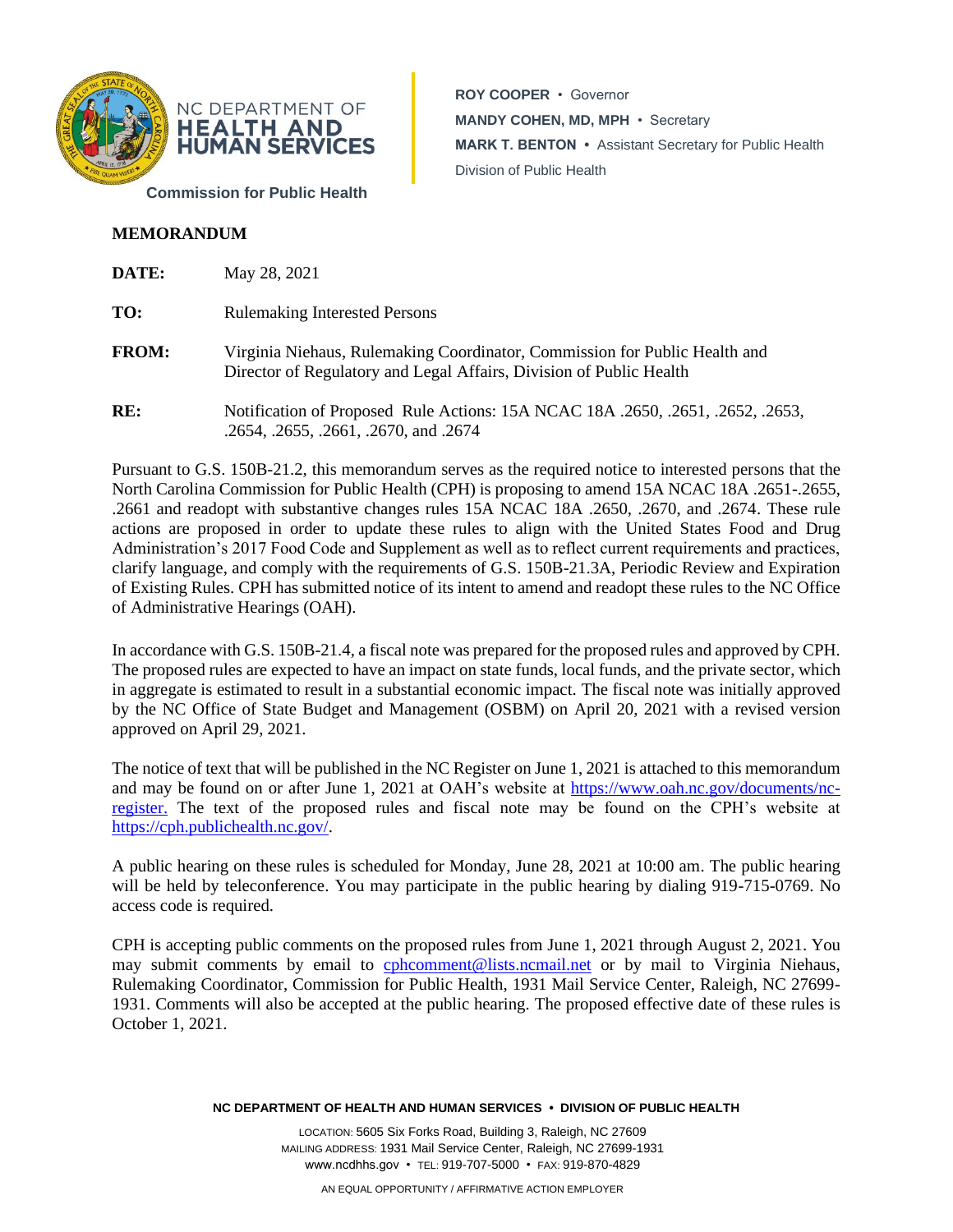Should you have questions related to this memorandum, the proposed rules, or the fiscal note, please contact Mr. Shane Smith, Food Protection and Facilities Branch Head, Environmental Health Section, Division of Public Health at (919) 210-3663.

# Attachment

cc: Dr. Ronald May, Chair, Commission for Public Health Mr. Mark Benton, Assistant Secretary for Public Health, Division of Public Health Mr. Larry Michael, Environmental Health Section Chief, Division of Public Health Mr. Shane Smith, Food Protection and Facilities Branch Head, Division of Public Health Ms. Kirsten Leloudis, Program Manager, Regulatory and Legal Affairs, Division of Public Health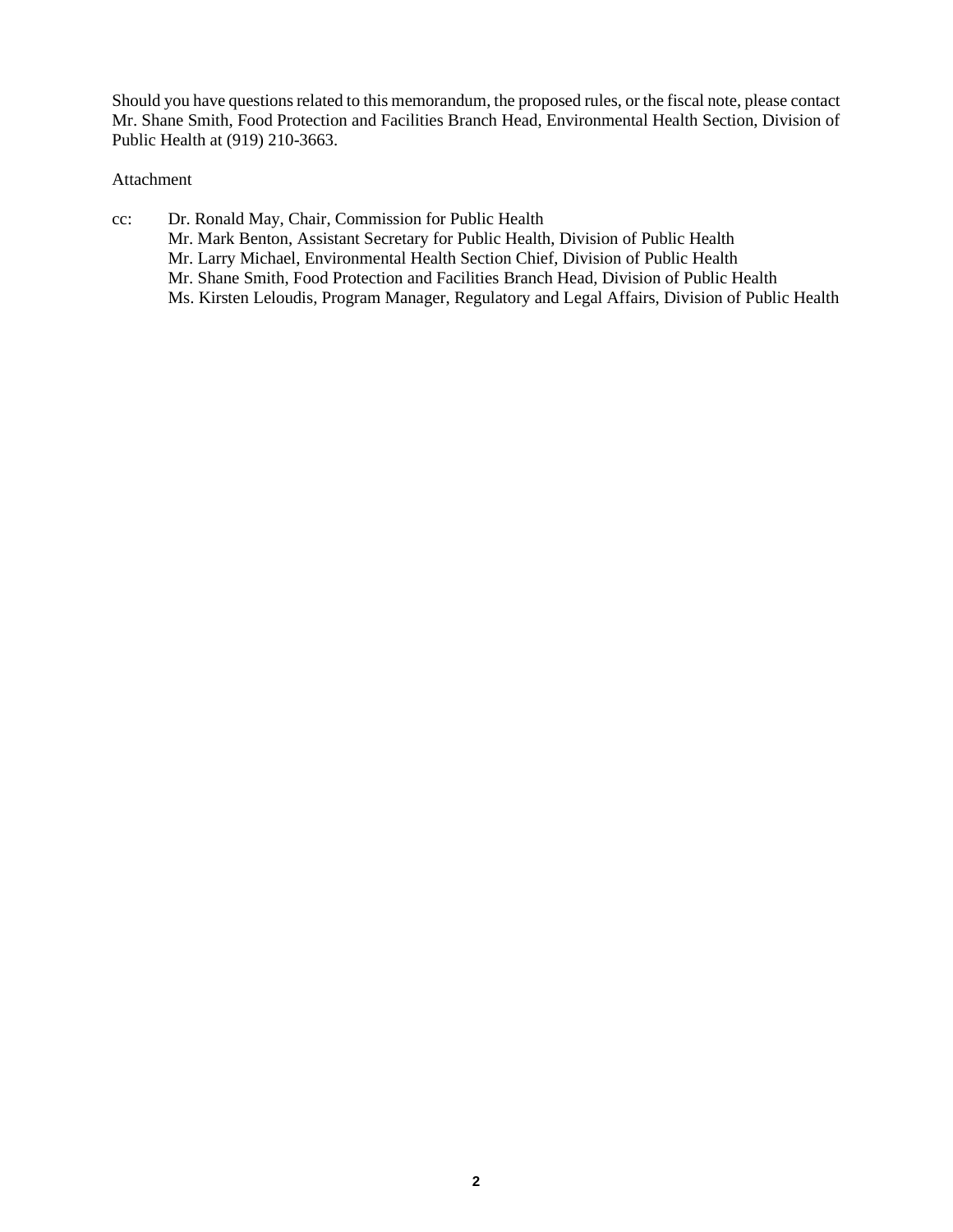## **TITLE 15A – DEPARTMENT OF ENVIRONMENTAL QUALITY**

*Notice is hereby given in accordance with G.S. 150B-21.2 and G.S. 150B-21.3A(c)(2)g. that the Commission for Public Health intends to amend the rules cited as 15A NCAC 18A .2651-.2655, .2661 and readopt with substantive changes the rules cited as 15A NCAC 18A .2650, .2670, and .2674.*

**Link to agency website pursuant to G.S. 150B-19.1(c):** *https://cph.publichealth.nc.gov/*

**Proposed Effective Date:** *October 1, 2021*

**Public Hearing: Date:** *June 28, 2021* **Time:** *10:00 a.m.* **Location:** *This public hearing will be held by teleconference at (919) 715-0769 (no access code).*

**Reason for Proposed Action:** *The North Carolina Commission for Public Health is proposing to update these rules to align with the United States Food and Drug Administration's 2017 Food Code and Supplement as well as to reflect current requirements and practices and clarify language. In addition, 15A NCAC 18A .2650, .2670, and .2674 are being readopted with substantive changes pursuant to G.S. 150B-21.3A, Periodic Review and Expiration of Existing Rules.*

**Comments may be submitted to:** *Virginia Niehaus, CPH Rulemaking Coordinator, 1931 Mail Service Center, Raleigh, NC 27699- 1931; email cphcomment@lists.ncmail.net*

**Comment period ends:** *August 2, 2021*

**Procedure for Subjecting a Proposed Rule to Legislative Review:** If an objection is not resolved prior to the adoption of the rule, a person may also submit written objections to the Rules Review Commission after the adoption of the Rule. If the Rules Review Commission receives written and signed objections after the adoption of the Rule in accordance with G.S. 150B-21.3(b2) from 10 or more persons clearly requesting review by the legislature and the Rules Review Commission approves the rule, the rule will become effective as provided in G.S. 150B-21.3(b1). The Commission will receive written objections until 5:00 p.m. on the day following the day the Commission approves the rule. The Commission will receive those objections by mail, delivery service, hand delivery, or facsimile transmission. If you have any further questions concerning the submission of objections to the Commission, please call a Commission staff attorney at 919-431-3000.

**Fiscal impact. Does any rule or combination of rules in this notice create an economic impact? Check all that apply.**

- **State funds affected**
- onde **Local funds affected**
- **Substantial economic impact (>= \$1,000,000)**
- **Approved by OSBM**
	- **No fiscal note required**

#### **CHAPTER 18 - ENVIRONMENTAL HEALTH**

#### **SUBCHAPTER 18A - SANITATION**

### **SECTION .2600 – THE SANITATION OF FOOD SERVICE ESTABLISHMENTS**

## **15A NCAC 18A .2650 GENERAL – ADOPTION BY REFERENCE**

The 2009 2017 Food Code, Code and the accompanying 2017 Food Code Supplement, not including subsequent amendments and editions, established by the U.S. Department of Health and Human Services, Food and Drug Administration (hereinafter referred to as the "Food Code") is are hereby incorporated by reference. The A copy of the Food Code is available online and free of charge at: www.fda.gov/food/fda-food-code/food-code-2017. may be accessed from the internet at www.fda.gov/Food/FoodSafety/RetailFoodProtection/FoodCode/default.htm, or a copy can be obtained by contacting the U.S. Department of Commerce, National Technical Information Service, at (703) 605-6040, and is also available for inspection at the Division of Public Health, N.C. Department of Health and Human Services.

*History Note: Authority G.S. 130A-248; S.L. 2011-394, Section 15(a); 2019-129; Eff. September 1, 2012.*

### **15A NCAC 18A .2651 DEFINITIONS**

The provisions of this Rule make amendments, additions, and deletions to the Food Code incorporated by reference in Rule .2650 of this Section. In Chapter 1, the following apply: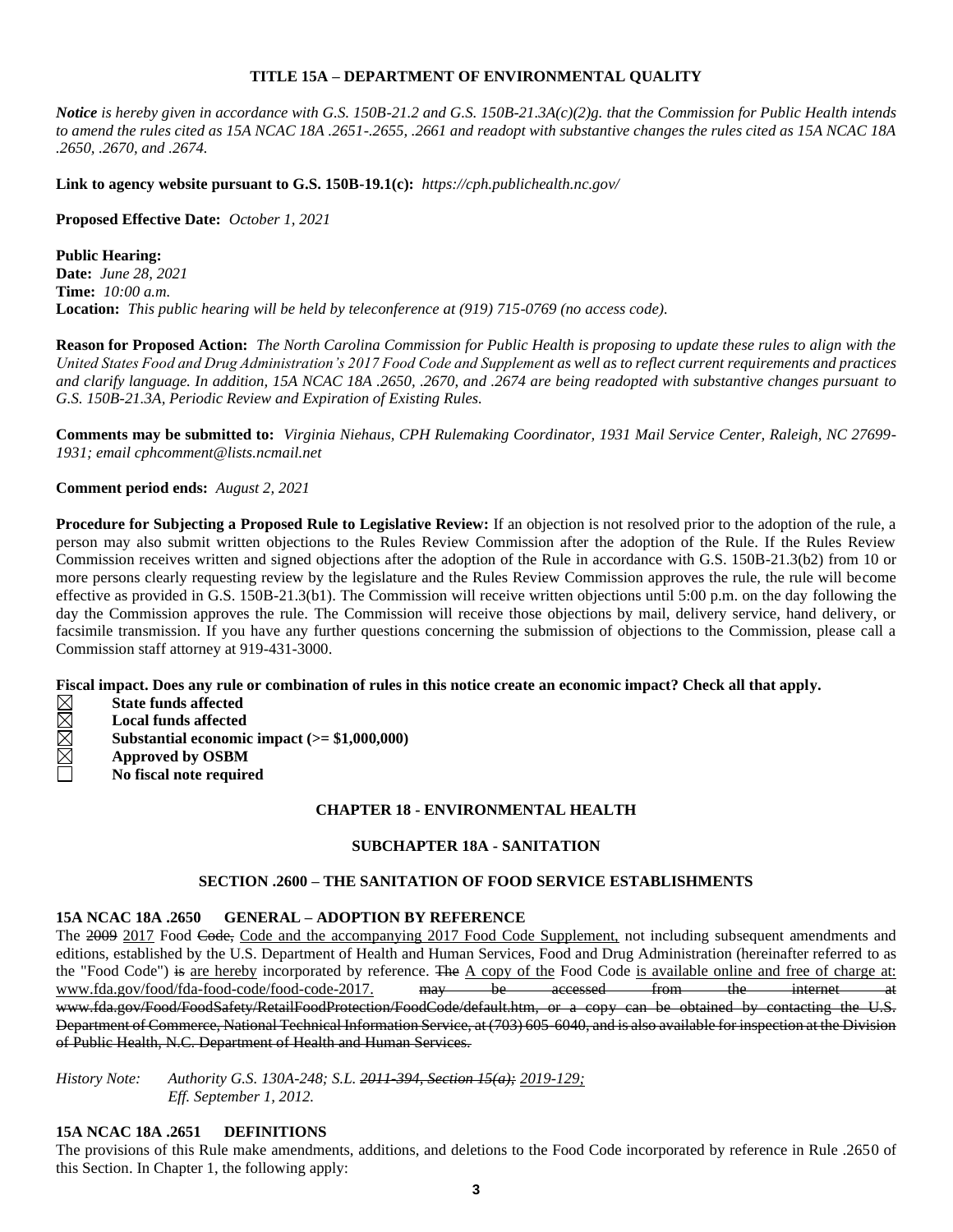- (1) In Paragraph 1-201.10(B), add: "'Commissary' means a food establishment that services a mobile food unit or a pushcart."
- (2) In Paragraph 1-201.10(B), add: "'Congregate nutrition sites' means food establishments where food preparation is limited to same day service, reheating of potentially hazardous food (time/temperature control for safety food), time/temperature control for safety food, and operated under the rules of the Division of Aging and Adult Services, N.C. Department of Health and Human Services."
- (3) In Paragraph 1-201.10(B), add: "'Department' means the N.C. Department of Health and Human Services."
- (4) In Paragraph 1-201.10(B), "Equipment (1)" to read: "means an article that is used in the operation of a food establishment such as a freezer, grinder, hood, ice maker, meat block, mixer, oven, reach-in refrigerator, scale, sink, slicer, stove, table, temperature measuring device for ambient air, or warewashing machine."
- $(4)(5)$  In Paragraph 1-201.10(B), amend "Food establishment (2)(b)" to read: "An operation that is conducted in a mobile, stationary, temporary, or permanent facility or location and where consumption is on or off the premises."
- (5)(6) In Paragraph 1-201.10(B), amend "Food establishment (3)" to read: "'Food establishment' does not include entities exempted as described in G.S. 130A-250 or establishments that only serve such items as dip ice cream, popcorn, candied apples, or cotton candy."
- (6)(7) In Paragraph 1-201.10(B), add: "'Food stand' means a food establishment that prepares or serves food and that does not only provide provides seating facilities for customers to use while eating or drinking." as set forth in G.S. 130A-248(a6)."
- $(7)(8)$  In Paragraph 1-201.10(B), add: "Good repair' means equipment and utensils shall be maintained in a state of repair and condition that meets the requirements specified under Parts 4-1 and 4-2 of the Food Code as amended by Rule .2654."
- $(8)(9)$  In Paragraph 1-201.10(B), amend "Imminent health hazard" to: to read: "'Imminent health hazard' means an imminent hazard as defined in G.S. 130A-2(3)."
- $\left(\frac{99(10)}{201}\right)$  In Paragraph 1-201.10(B), add: "Limited food services establishment' means a food establishment as defined in G.S. 130A-247(7)."
- $(10)(11)$  In Paragraph 1-201.10(B), add: "Local health director' means a local health director as defined in G.S. 130A-2(6)."
- $(11)(12)$  In Paragraph 1-201.10(B), amend "Meat" to read: "'Meat' means the flesh of animals used as food including the dressed flesh of cattle, swine, sheep, or goat, other edible animals, and as defined in G.S. 106-549.15(14), except fish, poultry, and wild game animals as specified under Subparagraphs 3-201.17(A)(3) and (4)."
- $(12)(13)$  In Paragraph 1-201.10(B), add: "Mobile food unit' means a food establishment or pusheart with no permanent utility connections, except for an onsite electrical connection, that is designed to be readily moved and vend food." food and that does not provide seating facilities for customers to use while eating or drinking."
- $(13)(14)$  In Paragraph 1-201.10(B), amend "Person" to: to read: "Person' means person as defined in G.S. 130A-2(7)."
- (14)(15) In Paragraph 1-201.10(B), amend "Poultry (1)" to read: "Any domesticated bird (chickens, turkeys, ducks, geese, guineas, ratites, or squabs), whether live or dead, as defined in 9 CFR 381.1 Poultry Products Inspection Regulations Definitions, Poultry, and G.S. 106-549.51(26); and"
- (15)(16) In Paragraph 1-201.10(B), add: "'Pushcart' means a mobile piece of equipment or vehicle used to vend food."
- (16)(17) In Paragraph 1-201.10(B), add: "'Registered Environmental Health Specialist' means a Registered Environmental Health Specialist as defined in G.S. 90A-51(2b) and 90A-51(4) and authorized agent of the Department."
- (17)(18) In Paragraph 1-201.10(B), add: amend "Regulatory Authority" to read: "'Regulatory Authority' means the Department or authorized agent of the Department."
- (18)(19) In Paragraph 1-201.10(B), add: "'Restaurant' means a food establishment that prepares or serves food and provides seating."
- (19)(20) In Paragraph 1-201.10(B), add: "'Supplemental cooking room' means a separate attached or detached structure in that food is cooked on grills, pits, or fireplaces and no other processing occurs."
- $(20)(21)$  In Paragraph 1-201.10(B), amend "Temporary food establishment" to: to read: "(1) "Temporary 'Temporary food establishment' means a food establishment that operates for a period of time not to exceed 21 days in one location, affiliated with and endorsed by a transitory fair, carnival, circus, festival, or public exhibition. Food establishments that operate in the same event location for more than 21 days per calendar year are not eligible for a temporary food establishment permit. Domestic yard sales and businesses such as auctions, flea markets, or farmers' markets are not eligible for a temporary food establishment permit." as defined in G.S. 130A-247(8).(2) 'Temporary food establishment' does not include domestic yard sales and businesses such as auctions and flea markets."
- (21)(22) In Paragraph 1-201.10(B), add: "'Temporary food establishment commissary' means a food establishment affiliated with a temporary food establishment that prepares food in advance of or  $\frac{f}{f}$  site. of f-site from the event. The temporary food establishment commissary permit shall be valid for no more than 21 consecutive days the time period described in G.S. 130A-247(8) and shall be permitted no more than 7 days prior to commencement of the event. Food establishments that operate in the same location for more than 21 days the time period described in G.S. 130A-247(8) per calendar year are not eligible for a temporary food establishment commissary permit. Food shall not be sold directly from the temporary food establishment commissary. The temporary food establishment commissary shall comply with all temporary food establishment requirements."
- (22)(23) In Paragraph 1-201.10(B), add: "Transitional Permit' means a permit issued by the regulatory authority upon the transfer of ownership or lease of an existing food establishment to allow the correction of construction and equipment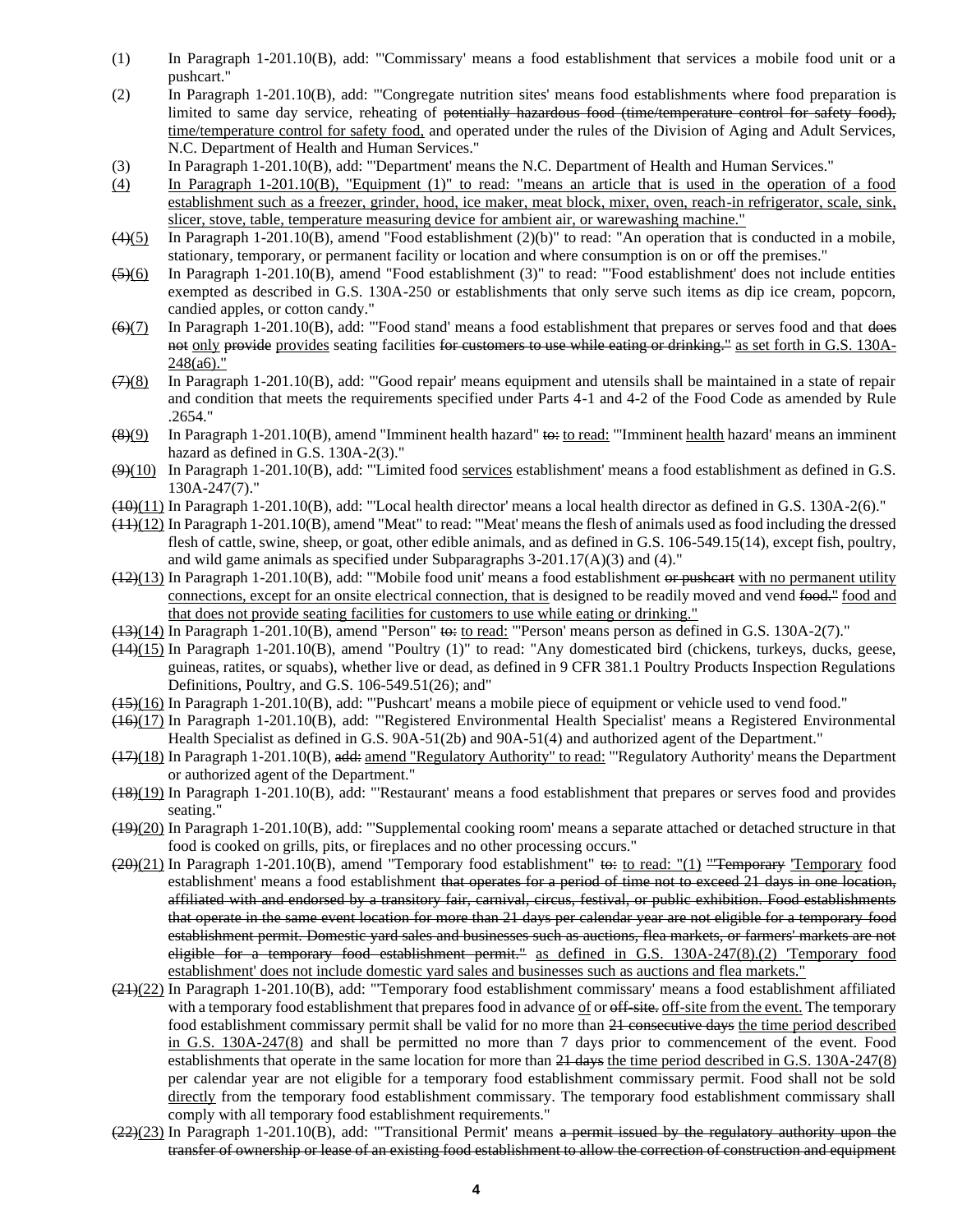problems that do not represent an immediate threat to public health. as defined at G.S. 130A-248(c). The transitional permit shall expire 180 days after the date of issuance."

 $(23)(24)$  In Paragraph 1-201.10(B), delete the definition of "Vending machine."

(24)(25) In Paragraph 1-201.10(B), delete the definition of "Vending machine location."

*History Note: Authority G.S. 130A-248; S.L. 2011-394, Section 15(a); 2019-129; Eff. September 1, 2012; Pursuant to G.S. 150B-21.3A, rule is necessary without substantive public interest Eff. July 20, 2019.*

### **15A NCAC 18A .2652 MANAGEMENT AND PERSONNEL**

The provisions of this Rule make amendments, additions, and deletions to the Food Code incorporated by reference in Rule .2650 of this Section. In Chapter 2, the following apply:

- (1) In Paragraph 2-101.11(B), amend to read: "In a food establishment with two or more separately permitted departments that are the legal responsibility of the same permit holder and that are located on the same premises, the permit holder may designate a single person in charge who is present on the premises during all hours of operation, and who is responsible for each separately permitted food establishment on the premises."
- (2) In Section Paragraph  $2-102.11, 2-102.11(A)$ , amend the last sentence in the first paragraph to: to read: "The person in charge shall demonstrate this knowledge by being a certified food protection manager who has shown proficiency of required information through passing a test that is part of an accredited program. The person in charge is not required to be a certified food protection manager when the food establishment is not operating and food is not being prepared, packaged, or served for immediate consumption." "Complying with this code by having no violations of priority items during the current inspection; or"
- $\overline{1,3}$  In Section 2-102.11, delete  $(A)$ ,  $(B)$ , and  $(C)$ .
- (4) In Subpart 2-102, add Section 2-102.12, Certified Food Protection Manager, to read:
	- "2-102.12 Certified Food Protection Manager.
		- (A) At least one employee who has supervisory and management responsibility and the authority to direct and control food preparation and service shall be a certified food protection manager who has shown proficiency of required information through passing a test that is part of an American National Standards Institute (ANSI)-accredited program.
		- (B) This section does not apply to congregate nutrition sites and Risk Category I food establishments as defined in 10A NCAC 46 .0213."
		- (C) The requirements of this section are effective on January 1, 2014.
- $(5)(3)$  In Section 2-102.20, replace "Paragraph 2-102.11(B)" with "Section 2-102.11." In Paragraph 2-102.12(B), amend to read: "This section does not apply to congregate nutrition sites and Risk Category I food establishments as defined in 10A NCAC 46 .0213."

*History Note: Authority G.S. 130A-248; S.L. 2011-394, Section 15(a); 2019-129; Eff. September 1, 2012; Pursuant to G.S. 150B-21.3A, rule is necessary without substantive public interest Eff. July 20, 2019.*

## **15A NCAC 18A .2653 FOOD**

The provisions of this Rule make amendments, additions, and deletions to the Food Code incorporated by reference in Rule .2650 of this Section. In Chapter 3, the following apply:

- (1) In Paragraph 3-201.11(A), add at the end: "Food from food establishments in states adjacent to North Carolina may be sold within North Carolina if the food establishments are under jurisdiction of the local or state enforcement body in that <u>originating</u> state and approved by the regulatory authority in North Carolina. Carolina in accordance with G.S. 130A-248(b). To determine the extent of compliance with this Code, the regulatory authority shall obtain reports regarding compliance and compliance history from responsible authorities in other jurisdictions where the food establishments are located."
- (2) In Paragraph 3-301.11(B), amend to read: "Except when washing fruits and vegetables as specified under Section 3- 302.15 or as specified in Paragraphs (D) and (E) of this section, food employees may not contact exposed ready-toeat food with their bare hands and shall use suitable utensils such as deli tissue, spatulas, tongs, single-use gloves, or dispensing equipment."
- (3) In Paragraph 3-301.11(D), amend to read: "Paragraph (B) of this section does not apply to a food employee who contacts exposed, ready-to-eat food with bare hands at the time the ready to eat food is being added as an ingredient to a food that is to be cooked in the food establishment to heat all parts of the food to a temperature of at least 74°C (165°F)."
- (4) In Section 3-301.11, redesignate existing Paragraph (D) as new Paragraph (E).
- $(5)$  In Subparagraph 3-301.11(D)(7), replace "(D)(1)-(6)" with "(E)(1)-(6)."
- (6)(2) Delete Section 3-305.13.
- $(7)(3)$  In Section 3-306.12, delete (B).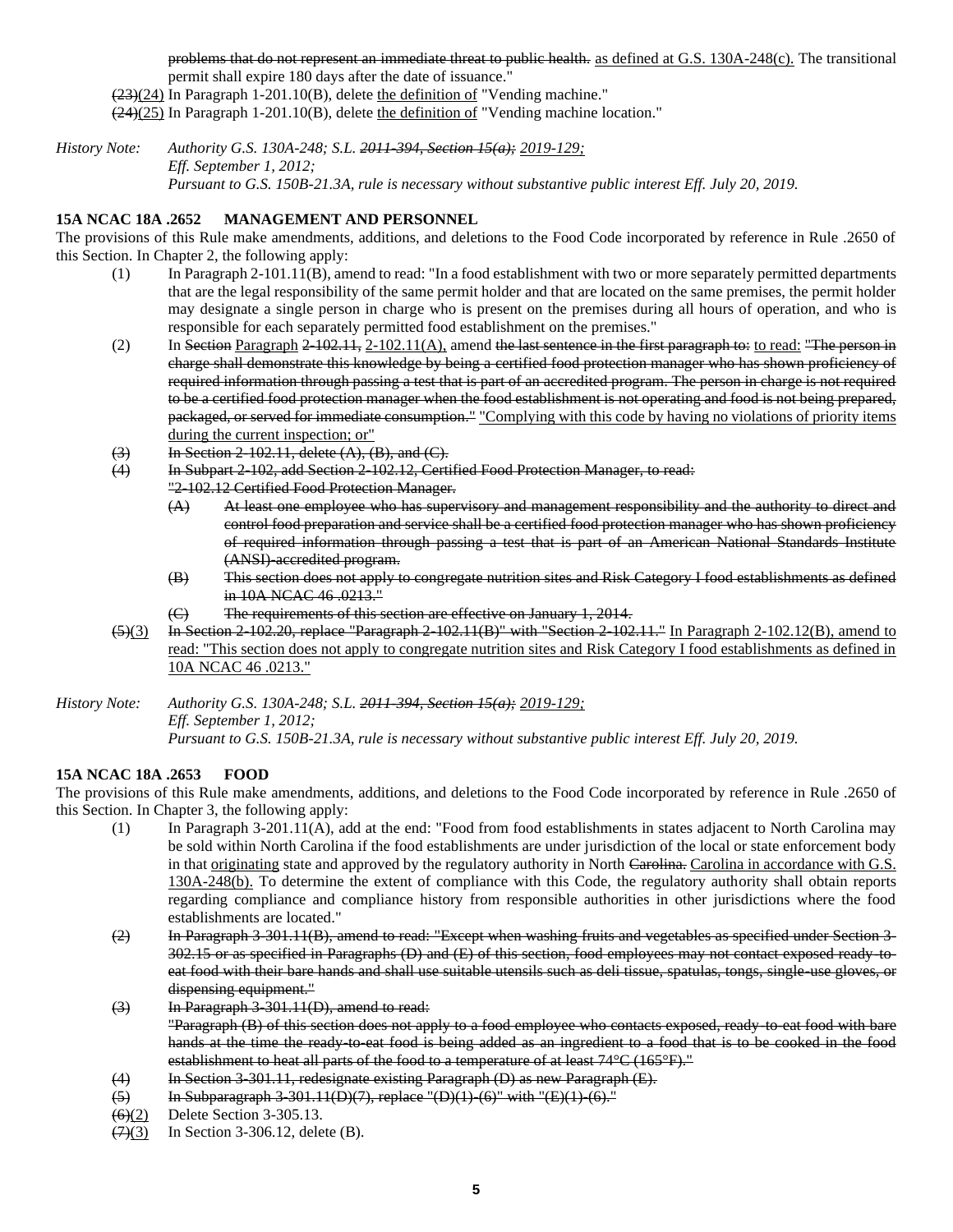- (8) In Paragraph 3-403.11(D), amend to read: "Reheating for hot holding as specified under Paragraphs (A) through (C) of this section shall be completed within 2 hours and the time the food is between  $5^{\circ}C(41^{\circ}F)$  or  $7^{\circ}C(45^{\circ}F)$  and the temperatures specified under Paragraphs (A) through (C) of this section may not exceed 2 hours."
- $(9)$  In Paragraph 3-501.12(A), amend to read: "Under refrigeration that maintains the food temperature at  $5^{\circ}C(41^{\circ}F)$  or less, or at  $7^{\circ}$ C (45 $^{\circ}$ F) or less as specified under Subparagraph 3 - 501.16(A)(2)(b)."
- (10) In Paragraph 3-501.13(A), amend to read: "Under refrigeration that maintains the food temperature at 5°C (41°F) or less, or at  $7^{\circ}C(45^{\circ}F)$  or less as specified under Subparagraph 3-501.16(A)(2)(b).
- (11) In Paragraph 3-501.13(B), amend to read: "Completely submerged under running water: (1) At a water temperature of 21°C (70°F) or below, (2) With sufficient water velocity to agitate and float off loose particles in an overflow, (3) Such that for ready to-eat food, the temperature of thawed portions do not rise above  $5^{\circ}C(41^{\circ}F)$ , or  $7^{\circ}C(45^{\circ}F)$  as specified under Subparagraph  $3-501.16(A)(2)(b)$ , and
	- (4) Such that for raw animal food requiring cooking as specified under Paragraph 3-401.11(A) or (B), thawed portions are not above 5°C (41°F), or 7°C (45°F) as specified under Subparagraph 3-501.16(A)(2)(b), for more than 4 hours including:
		- (a) The time the food is exposed to the running water and the time needed for preparation for cooking, or
		- (b) The time it takes under refrigeration to lower the food temperature to 5°C (41°F), or 7°C (45°F) as specified under Subparagraph  $3-501.16(A)(2)(b)$ ;"
- (12) In Subparagraph 3-501.14(A)(2), amend to read: "Within a total of 6 hours from  $57^{\circ}C$  (135 $^{\circ}F$ ) to  $5^{\circ}C$  (41 $^{\circ}F$ ) or less, or to 7°C (45°F) or less as specified under Subparagraph 3-501.16(A)(2)(b)."
- (13) In Paragraph 3-501.14(B), amend to read: "Potentially hazardous food (time/temperature control for safety food) shall be cooled within 4 hours to 5°C (41°F) or less, or to 7°C (45°F) or less as specified under Subparagraph 3- $501.16(A)(2)(b)$  if prepared from ingredients at ambient temperature such as reconstituted foods and canned tuna."
- $(14)$  In Subparagraph 3-501-16(A)(2), amend to read:
	- "At a temperature specified in the following:

 $(a)$  5°C (41°F) or less; or

(b) 7°C (45°F) or between 5°C (41°F) and 7°C (45°F) in existing refrigeration equipment that is not capable of maintaining the food at  $5^{\circ}$ C (41 $^{\circ}$ F) or less if:

(i) The equipment is in place and in use in the food establishment; and

(ii) On or before, January 1, 2019, the equipment is upgraded or replaced to maintain food at a temperature of 5°C (41°F) or less."

 $(15)$  In Paragraph 3-501.17(A), amend to read:

"(A) Except when packaging food using a reduced oxygen packaging method as specified under Section 3-502.12, and except as specified in Paragraphs (D) and (E) of this section, refrigerated, ready-to eat, potentially hazardous food (time/temperature control for safety food) prepared and held in a food establishment for more than 24 hours shall be marked to indicate the date or day by which the food shall be consumed on the premises, sold, or discarded, based on the temperature and time combinations specified below. The day of preparation shall be counted as Day 1. (1) 5°C (41°F) or less for a maximum of 7 days; or

(2)  $7^{\circ}C$  (45°F) or between  $5^{\circ}C$  (41°F) and  $7^{\circ}C$  (45°F) for a maximum of 4 days in existing refrigeration equipment that is not capable of maintaining the food at  $5^{\circ}C(41^{\circ}F)$  or less if:

(a) The equipment is in place and in use in the food establishment, and

(b) On or before, January 1, 2019, the equipment is upgraded or replaced to maintain food at a temperature of  $5^{\circ}$ C (41 $^{\circ}$ F) or less."

- (16) In Paragraph 3-501.19(B), amend to read: "If time without temperature control is used as the public health control up to a maximum of 4 hours:"
- (17) In Subparagraph 3-501.19(B)(1), amend to read: "The food shall have an initial temperature of 5°C (41°F) or less, or 7°C (45°F) or less when removed from cold holding temperature control, or 57°C (135°F) or greater when removed from hot holding temperature control;"
- (18) In Paragraph 3-801.11(D), amend to read: "Food employees may not contact ready-to-eat food as specified under Paragraphs 3-301.11(B) and (E)."
- *History Note: Authority G.S. 130A-248; S.L. 2011-394, Section 15(a); 2019-129; Eff. September 1, 2012; Pursuant to G.S. 150B-21.3A, rule is necessary without substantive public interest Eff. July 20, 2019.*

## **15A NCAC 18A .2654 EQUIPMENT, UTENSILS, AND LINENS**

The provisions of this Rule make amendments, additions, and deletions to the Food Code incorporated by reference in Rule .2650 of this Section. In Chapter 4, the following apply:

- (1) Delete Sections 4-204.14, 4-204.19, 4-204.111, 4-204.121, and 4-204.123.
- (2) In Section 4-205.10, amend to read: "Except for toasters, mixers, microwave ovens, water heaters, and hoods, food equipment shall be used in accordance with the manufacturer's intended use and certified or classified for sanitation by an American National Standards Institute (ANSI)-accredited certification program. If the equipment is not certified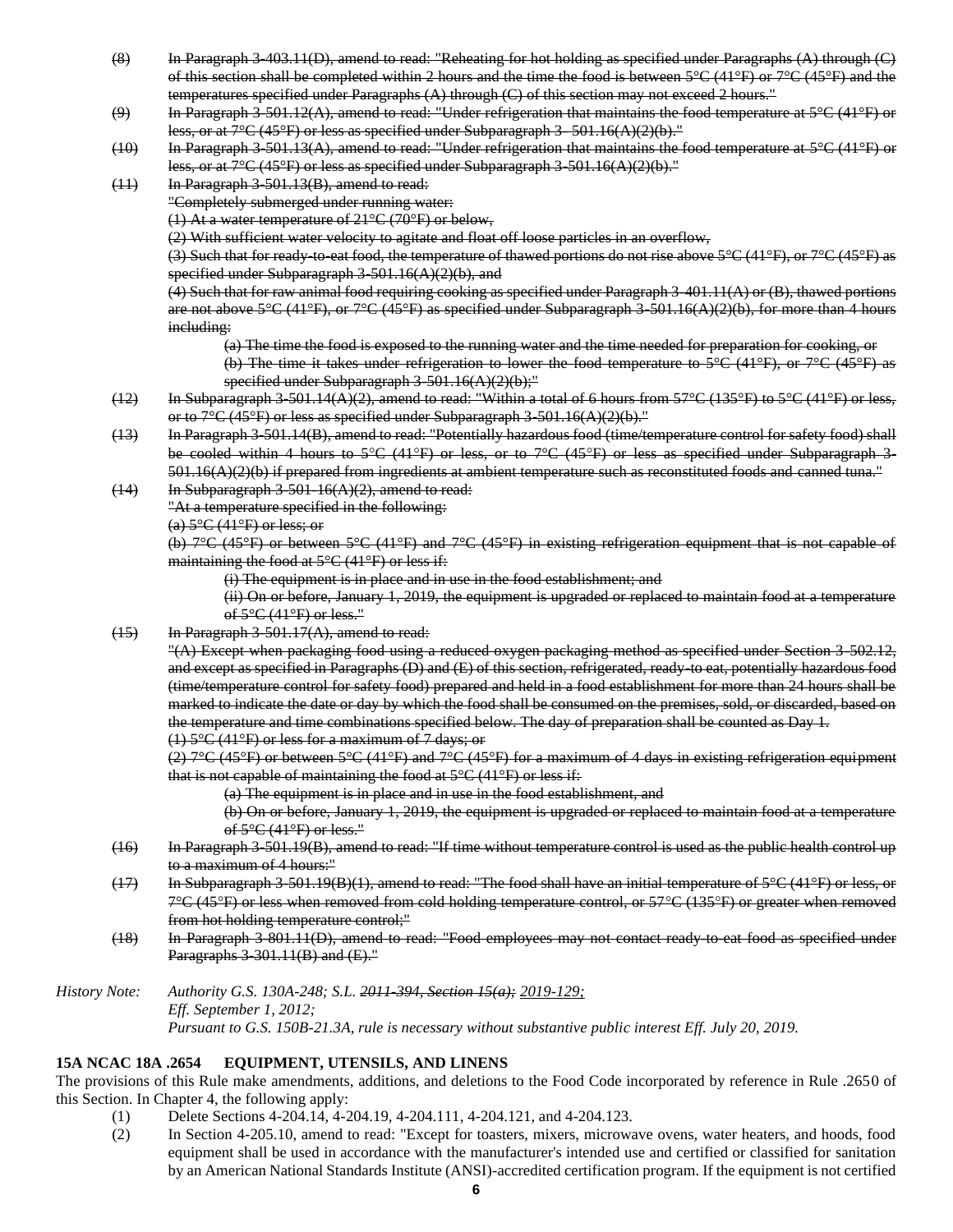or classified for sanitation, the equipment shall meet comply with Parts 4-1 and 4-2 of the Food Code as amended by this Rule. Nonabsorbent wooden shelves that are in good repair may be used in dry storage areas."

- (3) In Section 4-301.14, amend to read: "Ventilation hood systems and devices shall prevent grease or condensation from collecting on equipment, walls, and ceilings."
- (4) In Section 4-502.14, amend to read: "Except as permitted under G.S. 130A-248(c3), mollusk and crustacea shells shall not be used more than once as serving containers."

*History Note: Authority G.S. 130A-248; S.L. 2011-394, Section 15(a); 2019-129; Eff. September 1, 2012; Pursuant to G.S. 150B-21.3A, rule is necessary without substantive public interest Eff. July 20, 2019.*

## **15A NCAC 18A .2655 WATER, PLUMBING, AND WASTE**

The provisions of this Rule make amendments, additions, and deletions to the Food Code incorporated by reference in Rule .2650 of this Section. In Chapter 5, the following applies: Delete Paragraph 5-203.11(C) and Section 5-501.14.

- (1) In Paragraph 5-202.12( $\overline{A}$ ), change the risk designation from "priority foundation item" to "core item."
- (2) Delete Section 5-501.14.

*History Note: Authority G.S. 130A-248; S.L. 2011-394, Section 15(a); 2019-129; Eff. September 1, 2012; Pursuant to G.S. 150B-21.3A, rule is necessary without substantive public interest Eff. July 20, 2019.*

# **15A NCAC 18A .2661 INSPECTIONS AND REINSPECTIONS**

(a) Upon entry into a food establishment, the regulatory authority shall provide identification and the purpose in visiting that establishment. The regulatory authority shall inquire as to the identity of the person in charge and invite the person in charge to accompany the regulatory authority during the inspection. If no employee is identified as the person in charge, the regulatory authority shall invite an employee to accompany the regulatory authority on the inspection. Following the inspection, the regulatory authority shall offer to review the results of the inspection with the person in charge or employee, as applicable.

(b) The grading of food establishments shall be conducted using an inspection form furnished by the regulatory authority. The form shall provide for the following information:

- (1) The the name and mailing address of the food establishment;
- (2) The the name of the permit holder;
- (3) The the permit status and score given;
- (4) Standards standards of construction and operation as listed in .2651 through .2677 of this Section;
- (5) An an explanation for all points deducted;
- (6) The the signature of the regulatory authority; and
- (7) The the date.

(c) The grading of food establishments shall be based on the standards of operation and construction as set forth in Rules .2650 through .2676 of this Section.

(d) The Food Establishment Inspection form shall be used to document points assessed for violation of the rules of this Section as follows:

- (1) Violation of Chapter 2 of the Food Code as amended by Rule .2652 of this Section related to person in charge present, demonstration of knowledge, certification by accredited program or performs duties shall equal no more than 2 points. 1 point.
- (2) Violation of Chapter 2 of the Food Code as amended by Rule .2652 of this Section related to the person in charge being a certified food protection manager by having certification from an accredited program shall equal no more than 1 point.
- $\left(\frac{2}{3}\right)$  Violation of Chapter 2 of the Food Code as amended by Rule .2652 of this Section related to management awareness, policy present, and allergy awareness shall equal no more than 3 points.
- $\left(\frac{3}{4}\right)$  Violation of Chapter 2 of the Food Code as amended by Rule .2652 of this Section related to proper use of reporting, restriction, and exclusion shall equal no more than 3 points.
- (5) Violation of Chapter 2 of the Food Code as amended by Rule .2652 of this Section related to procedures responding to vomiting and diarrheal events shall equal no more than 1 point.
- $(4)(6)$  Violation of Chapters 2 and 3 of the Food Code as amended by Rules .2652 and .2653 of this Section related to proper eating, tasting, drinking, or tobacco use shall equal no more than 2 points. 1 point.

 $\frac{53(7)}{2}$  Violation of Chapter 2 of the Food Code as amended by Rule .2652 of this Section related to no discharge from eyes, nose, and mouth shall equal no more than 1 point.

- (6)(8) Violation of Chapter 2 of the Food Code as amended by Rule .2652 of this Section related to hands clean and properly washed shall equal no more than 4 points.
- $(7)(9)$  Violation of Chapter 3 of the Food Code as amended by Rule .2653 of this Section related to no bare hand contact with ready-to-eat food or approved alternate method properly followed shall equal no more than  $3.4$  points.
- (8)(10) Violation of Chapters 5 and 6 of the Food Code as amended by Rules .2655 and .2656 of this Section related to handwashing facilities supplied and accessible shall equal no more than 2 points.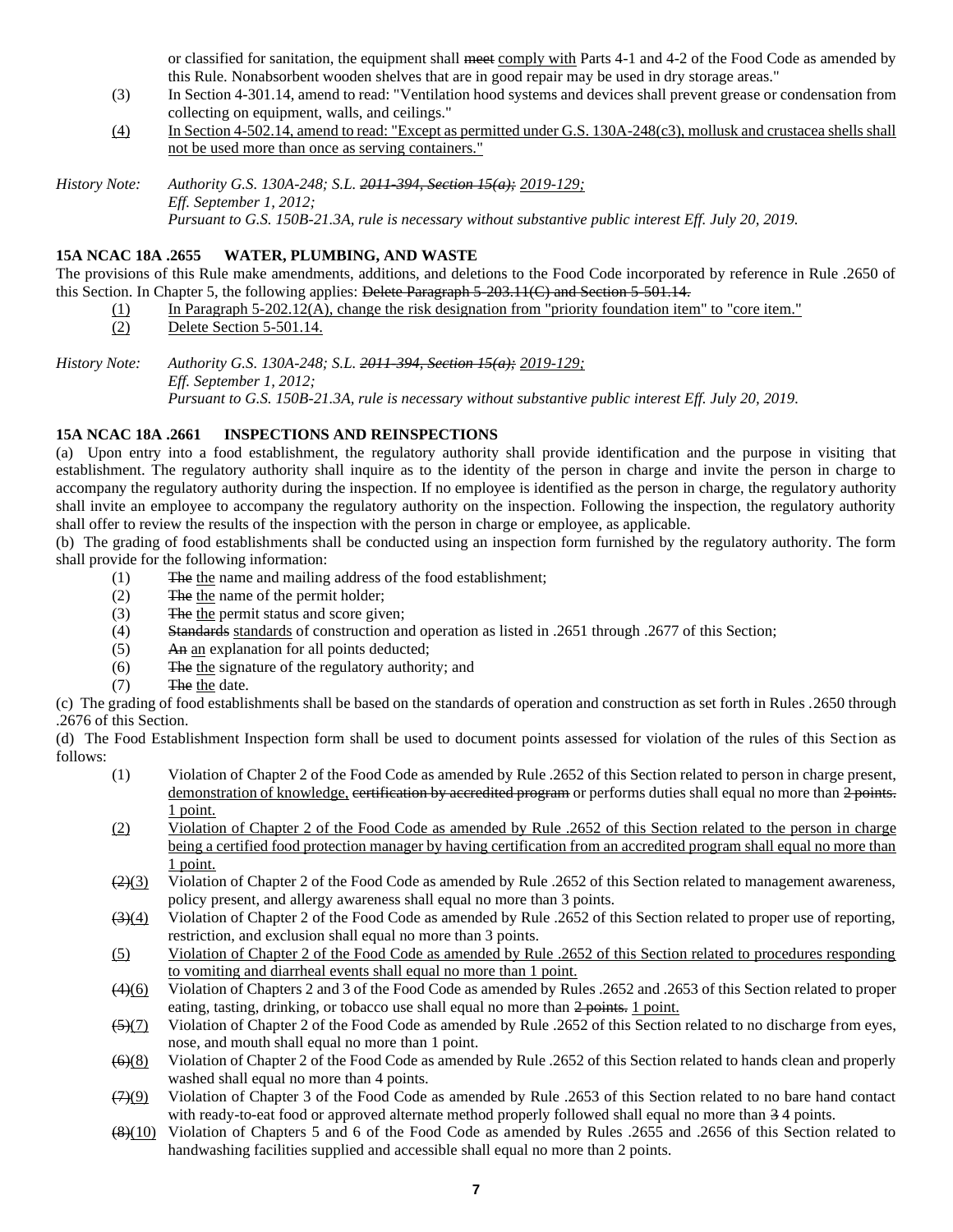- $(9)(11)$  Violation of Chapters 3 and 5 of the Food Code as amended by Rules .2653 and .2655 of this Section related to food obtained from an approved source shall equal no more than 2 points.
- $(10)(12)$  Violation of Chapter 3 of the Food Code as amended by Rule .2653 of this Section related to food received at proper temperature shall equal no more than 2 points.
- (11)(13) Violation of Chapter 3 of the Food Code as amended by Rule .2653 of this Section related to food in good condition, safe, and unadulterated shall equal no more than 2 points.
- (12)(14) Violation of Chapter 3 of the Food Code as amended by Rule .2653 of this Section related to required records available, shellstock tags, and parasite destruction shall equal no more than 2 points.
- (13)(15) Violation of Chapter 3 of the Food Code as amended by Rule .2653 of this Section related to food separated and protected shall equal no more than 3 points.
- (14)(16) Violation of Chapter 4 of the Food Code as amended by Rule .2654 of this Section related to food-contact surfaces cleaned and sanitized shall equal no more than 3 points.
- (15)(17) Violation of Chapter 3 of the Food Code as amended by Rule .2653 of this Section related to disposition of returned, previously served, reconditioned, and unsafe food shall equal no more than 2 points.
- (16)(18) Violation of Chapter 3 of the Food Code as amended by Rule .2653 of this Section related to cooking time and temperatures shall equal no more than 3 points.
- (17)(19) Violation of Chapter 3 of the Food Code as amended by Rule .2653 of this Section related to reheating for hot holding shall equal no more than 3 points.
- (18)(20) Violation of Chapter 3 of the Food Code as amended by Rule .2653 of this Section related to cooling time and temperatures shall equal no more than 3 points.
- $(19)(21)$  Violation of Chapter 3 of the Food Code as amended by Rule .2653 of this Section related to hot holding temperatures shall equal no more than 3 points.
- (20)(22) Violation of Chapter 3 of the Food Code as amended by Rule .2653 of this Section related to cold holding temperatures shall equal no more than 3 points.
- (21)(23) Violation of Chapter 3 of the Food Code as amended by Rule .2653 of this Section related to date marking and disposition shall equal no more than 3 points.
- $(22)(24)$  Violation of Chapter 3 of the Food Code as amended by Rule .2653 of this Section related to time as a public health control procedures and records shall equal no more than 2 3 points.
- (23)(25) Violation of Chapter 3 of the Food Code as amended by Rule .2653 of this Section related to consumer advisory provided for raw or undercooked foods shall equal no more than 1 point.
- $(24)(26)$  Violation of Chapter 3 of the Food Code as amended by Rule .2653 of this Section related to pasteurized foods used and prohibited foods not offered shall equal no more than 3 points.
- (25)(27) Violation of Chapter 3 of the Food Code as amended by Rule .2653 of this Section related to food additives approved and properly used shall equal no more than 1 point.
- (26)(28) Violation of Chapter 7 of the Food Code as amended by Rule .2657 of this Section related to toxic substances properly identified, stored, and used shall equal no more than 2 points.
- (27)(29) Violation of Chapters 3, 4 and 8 of the Food Code as amended by Rules .2653, .2654, and .2658 of this Section related to compliance with variance, specialized process, and HACCP plan shall equal no more than 2 points.
- (28)(30) Violation of Chapter 3 of the Food Code as amended by Rule .2653 of this Section related to pasteurized eggs used where required shall equal no more than 1 point.
- (29)(31) Violation of Chapters 3 and 5 of the Food Code as amended by Rules .2653 and .2655 of this Section related to water from an approved source shall equal no more than 2 points.
- (30)(32) Violation of Chapter 8 of the Food Code as amended by Rule .2658 of this Section related to variance obtained for specialized processing methods shall equal no more than  $\frac{1}{1}$  points.
- (31)(33) Violation of Chapters 3 and 4 of the Food Code as amended by Rules .2653 and .2654 of this Section related to proper cooling methods used or adequate equipment for temperature control shall equal no more than 1 point.
- (32)(34) Violation of Chapter 3 of the Food Code as amended by Rule .2653 of this Section related to plant food properly cooked for hot holding shall equal no more than 1 point.
- (33)(35) Violation of Chapter 3 of the Food Code as amended by Rule .2653 of this Section related to approved thawing methods used shall equal no more than 1 point.
- (34)(36) Violation of Chapter 4 of the Food Code as amended by Rule .2654 of this Section related to thermometers provided and accurate shall equal no more than 1 point.
- (35)(37) Violation of Chapter 3 of the Food Code as amended by Rule .2653 of this Section related to food properly labeled or original container shall equal no more than 2 points.
- (36)(38) Violation of Chapters 2 and 6 of the Food Code as amended by Rules .2652 and .2656 of this Section related to insects and rodents not present or no unauthorized animals or persons shall equal no more than 2 points.
- (37)(39) Violation of Chapters 3 and 6 of the Food Code as amended by Rules .2653 and .2656 of this Section related to contamination prevented during food preparation, storage, and display shall equal no more than 2 points.
- (38)(40) Violation of Chapter 2 of the Food Code as amended by Rule .2652 of this Section related to personal cleanliness shall equal no more than 1 point.
- (39)(41) Violation of Chapters 3 and 4 of the Food Code as amended by Rules .2653 and .2654 of this Section related to wiping cloths properly used and stored shall equal no more than 1 point.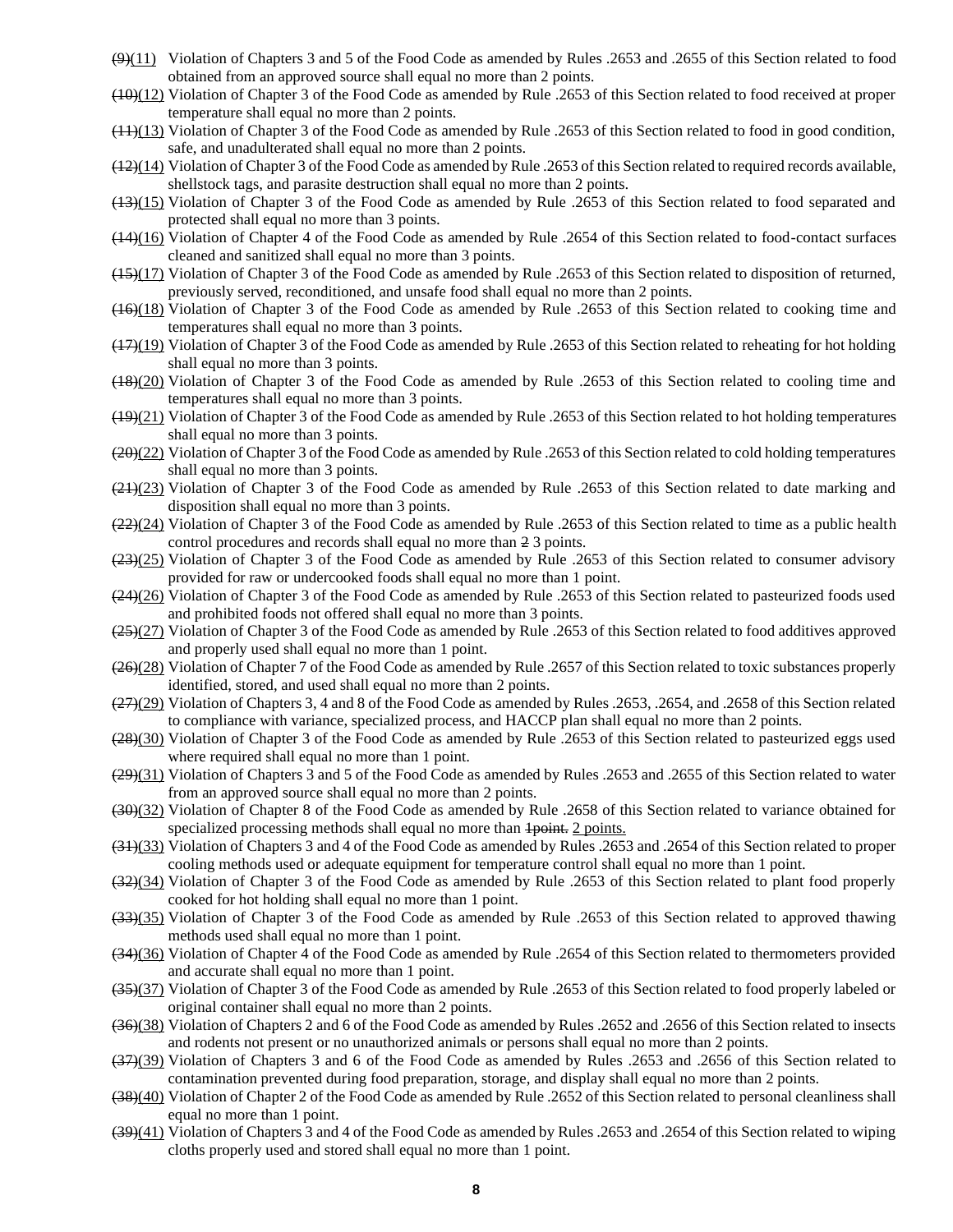- (40)(42) Violation of Chapters 3 and 7 of the Food Code as amended by Rules .2653 and .2657 of this Section related to washing fruits and vegetables shall equal no more than 1 point.
- (41)(43) Violation of Chapter 3 of the Food Code as amended by Rule .2653 of this Section related to in-use utensils properly stored shall equal no more than 1 point.
- (42)(44) Violation of Chapter 4 of the Food Code as amended by Rule .2654 of this Section related to utensils, equipment, and linens properly stored, dried and handled shall equal no more than 1 point.
- (43)(45) Violation of Chapter 4 of the Food Code as amended by Rule .2654 of this Section related to single-use and singleservice articles properly stored and used shall equal no more than 1 point.
- (44)(46) Violation of Chapter 3 of the Food Code as amended by Rule .2653 of this Section related to gloves used properly shall equal no more than 1 point.
- (45)(47) Violation of Chapters 3 and 4 of the Food Code as amended by Rules .2653 and .2654 of this Section related to equipment, food and non-food contact surfaces approved, cleanable, properly designed, constructed and used shall equal no more than 2 points. 1 point.
- (46)(48) Violation of Chapter 4 of the Food Code as amended by Rule .2654 of this Section related to warewashing facilities installed, maintained, used, and test strips shall equal no more than 1 point.
- (47)(49) Violation of Chapter 4 of the Food Code as amended by Rule.2654 of this Section related to non-food contact surfaces clean shall equal no more than 1 point.
- (48)(50) Violation of Chapter 5 of the Food Code as amended by Rule .2655 of this Section related to hot and cold water available and adequate pressure shall equal no more than 2 points. 1 point.
- (49)(51) Violation of Chapter 5 of the Food Code as amended by Rule .2655 of this Section related to plumbing installed and proper backflow devices shall equal no more than 2 points.
- (50)(52) Violation of Chapter 5 of the Food Code as amended by Rule .2655 of this Section related to sewage and wastewater properly disposed shall equal no more than 2 points.
- (51)(53) Violation of Chapters 5 and 6 of the Food Code as amended by Rules .2655 and .2656 of this Section related to toilet facilities properly constructed, supplied, and cleaned shall equal no more than 1 point.
- (52)(54) Violation of Chapters 5 and 6 of the Food Code as amended by Rules .2655 and .2656 of this Section related to garbage and refuse properly disposed and facilities maintained shall equal no more than 1 point.
- (53)(55) Violation of Chapters 4 and 6 of the Food Code as amended by Rules .2654 and .2656 of this Section related to physical facilities installed, maintained, and clean shall equal no more than 1 point.
- (54)(56) Violation of Chapters 4 and 6 of the Food Code as amended by Rules .2654 and .2656 of this Section related to meets ventilation and lighting requirements and designated areas used shall equal no more than 1 point.

(e) In filling out the inspection form, points may be deducted only once for a single occurrence or condition existing within or outside of the food establishment. Deductions shall be based on actual violations of the rules of this Section observed during the inspection. The regulatory authority shall take zero, one-half, or a full deduction of points depending upon the severity or the recurring nature of the core item violations. Priority items or priority foundation items may be corrected during the inspection and no more than one-half of the total point value shall be deducted when the violation meets the following criteria:

- (1) The the priority item or priority foundation item violation was not documented on the previous inspection; and
- (2) Correction correction of the item is documented on the inspection form.

(f) At the time of inspection, if a priority item or priority foundation item violation is observed and not corrected, the regulatory authority shall take one-half or a full deduction of points depending upon the severity or the recurring nature of the violation. The regulatory authority shall specify a time frame of no more than 10 calendar days to correct the priority items or priority foundation items.

(g) In determining whether items or areas of a food establishment are clean for purposes of enforcing the rules set forth in this Section and grading a food establishment, the regulatory authority shall consider, among other things:

- (1) The the age of the accumulated material;
- (2) The relative percentage of items which are clean and not clean;
- $\left(\frac{3}{2}\right)$  The the cleaning practices of the food establishment; and
- $\left(4\right)\left(3\right)$  The the health risk posed by the circumstances.

(h) Upon request of the permit holder or his or her representative a reinspection shall be made. In the case of a food establishment that requests an inspection for the purpose of raising the alphabetical grade, and that holds an unrevoked permit, the regulatory authority shall make an unannounced inspection within 15 calendar days from the date of the request.

(i) In the case of food establishments that have been closed for failure to comply with the rules of this Section, a reinspection to consider the issuance or reissuance of a permit shall be scheduled by made at the earliest convenience of the regulatory authority. (i) In Section 8-304.11 of the Food Code delete  $(K)$ .

*History Note: Authority G.S. 130A-248; S.L. 2011-394, Section 15(a); 2019-129; Eff. September 1, 2012; Pursuant to G.S. 150B-21.3A, rule is necessary without substantive public interest Eff. July 20, 2019.*

## **15A NCAC 18A .2670 GENERAL REQUIREMENTS FOR PUSHCARTS AND MOBILE FOOD UNITS**

Notwithstanding the provisions set forth in Rules .2671 and .2672, pushcarts and mobile food units shall comply with all requirements in this Section with the following exceptions:

 $\left(\frac{a}{c}\right)$  A permit shall be issued by the regulatory authority that inspects the commissary from which a pushcart or mobile food unit is to operate , if the regulatory authority determines that the pushcart or mobile food unit complies with the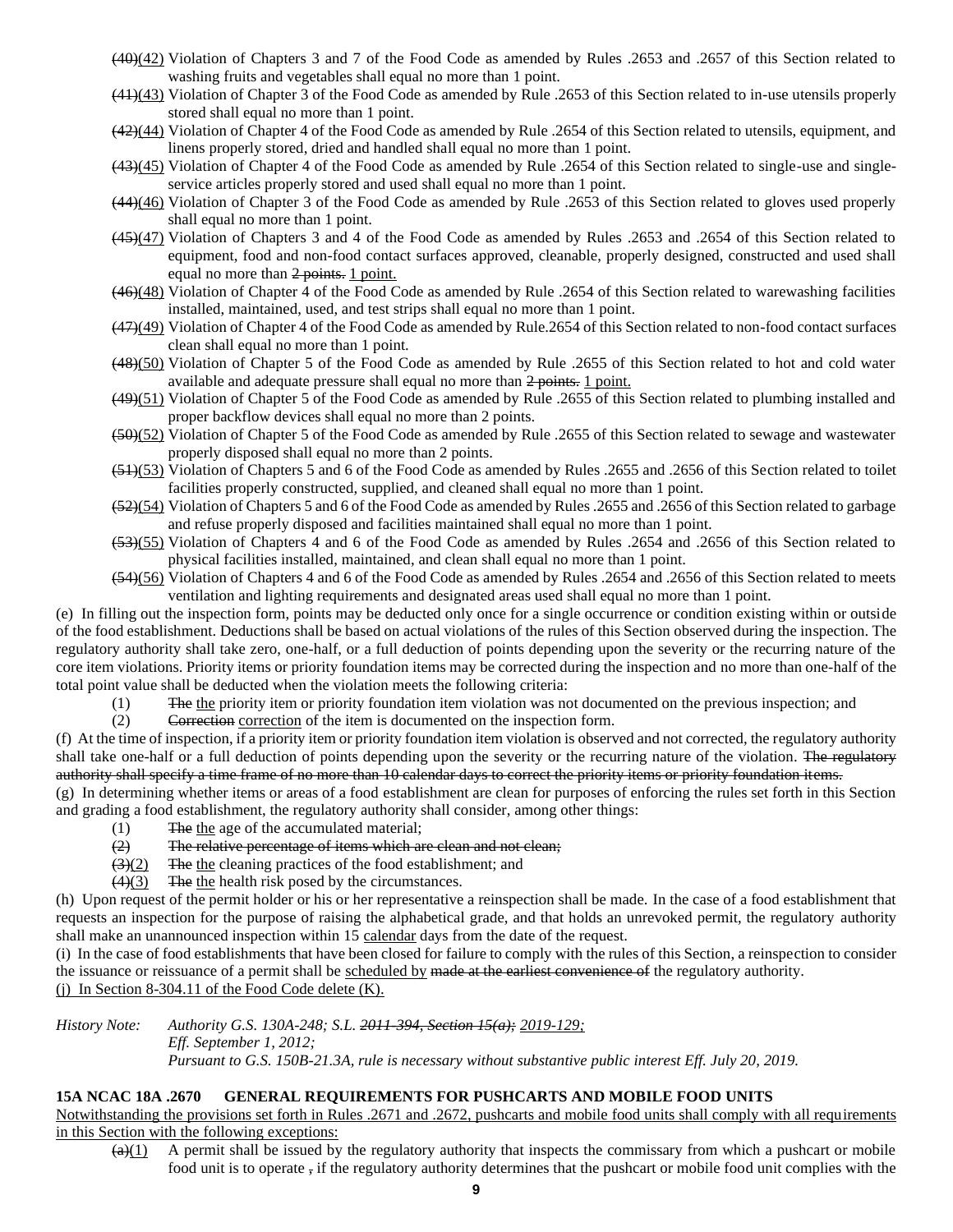rules of this Section. The permit shall be maintained on the pushcart or mobile food unit and made available to the regulatory authority upon request.

- $(b)(2)$  The regulatory authority that issues the permit shall be provided by the permit holder a list of counties and locations where each pushcart or mobile food unit will operate.
- $\left(\frac{\Theta}{3}\right)$  Prior to initiating food service operations in a particular county, the pushcart or mobile food unit permit holder shall provide the regulatory authority in each county in which food service operations are proposed a list of locations where they will operate. Such lists must be kept current.
- $\left(\frac{d}{d}\right)$  Pushcarts or mobile food units shall operate in conjunction with a permitted commissary and shall report at least daily to the commissary for supplies, cleaning, and servicing. Facilities, in compliance with this Section, shall be provided at the commissary for storage of all supplies. The pushcart shall also be stored in an area that protects it from dirt, debris, vermin, and other contamination. Water faucets used to supply water for pushcarts or mobile food units shall be protected to prevent contact with chemicals, splash, and other sources of contamination. Solid waste storage and liquid waste disposal facilities must also be provided on the commissary premises.

(e) All food shall be obtained from sources that comply with Chapter 3 of the Food Code as amended by Rule .2653 of this Section. (f) All potentially hazardous food (time/temperature control for safety food) shall be maintained at temperatures as required in Chapter 3 of the Food Code as amended by Rule .2653 of this Section. A metal stem-type thermometer accurate to 1°C (2°F) shall be available to check food temperatures.

 $\frac{g}{(g)}$  Single service articles shall be used for serving customers. Single service articles shall be purchased in sanitary containers, shall be stored therein in a clean, dry place until used, and shall be handled in a manner to prevent contamination.

(h) All garbage and other solid waste shall be stored and disposed in an approved manner.

(i) Employees shall wear effective hair restraints, clean outer clothing, and maintain good hygienic practices as specified in Part 2-4 of the Food Code as amended by Rule .2652 of this Section.

(j) Employees shall comply with the requirements in Subpart 2-201 of the Food Code as amended by Rule 2652. of this Section

(k) Equipment and utensils shall meet the requirements in Parts 4-1 and 4-2 of the Food Code as amended by Rule .2654 of this Section. (l) The pushcart or mobile food unit shall be kept clean and free of flies, roaches, rodents, and other vermin.

*History Note: Authority G.S. 130A-248; S.L. 2011-394, Section 15(a); 2019-129; Eff. September 1, 2012.*

#### **15A NCAC 18A .2674 LIMITED FOOD SERVICES ESTABLISHMENTS**

Limited food services establishments shall comply with all the requirements in Rules .2650 through .2662 of this Section, except as follows: that the following provisions apply in lieu of Rules .2654(2) and .2659(a) and (b), Section 5-204.11(b) of the Food Code as amended by Rule .2655 of this Section, and Sections 8-201.11 and 8-201.12 of the Food Code as amended by Rule .2658 of this Section:

- (1) The permit for a limited food services establishment shall be posted in a conspicuous place where it can be readily seen by the public at all times. Permits for limited food services establishments shall expire on December 31 of each year. one year from the date of issuance. A new permit from the regulatory authority shall be obtained before the limited food services establishment shall be allowed to operate each year. Transitional permits shall not be issued.
- (2) The permit application shall be submitted to the local health department at least 30 days prior to construction or commencing operation. The permit application shall include a proposal for review and approval by the local health department that includes a menu, plans, and specifications for the proposed limited food services establishment, and location location, hours, and dates of operation.
- (3) Limited food services establishments shall not prepare any potentially hazardous food (time/temperature control for safety food) time/temperature control for safety food prior to the day of sale.
- (4) Potentially hazardous food (time/temperature control for safety food) Time/temperature control for safety food that has been heated at the limited food services establishment and remains at the end of the day shall not be served or placed in refrigeration to be used another day.
- (5) All meats, poultry, and fish shall be purchased in a pre-portioned and ready-to-cook form.
- (6) Equipment in the limited food services establishment that is not certified or classified for sanitation by an ANSIaccredited certificate program that is in good repair and operating properly may be used. At least a two-compartment sink shall be provided. The sink shall be of sufficient size to submerge, wash, rinse, and sanitize utensils and shall have splashback protection. At least one drainboard, table, or counter space shall be provided for air-drying.
- (7) Only single-service articles shall be used. used as tableware as defined in Chapter 1 of the Food Code.
- (8) Limited food services establishments may prepare reheat pre-cooked and cook food in accordance with the overhead protection requirements set forth in Rule .2669(b) of this Section.
- (9) Floors, walls, and ceilings of limited food services establishments shall meet the requirements of this Section, except those limited food services establishments preparing food in accordance with Rule .2669(b) of this Section. Limited food establishments shall use dustless methods of floor cleaning and all, except emergency floor cleaning, shall be done during those periods when the least amount of food and drink is exposed, such as after closing, or between meals.
- (10) All areas in which food is handled, prepared, or in which utensils are washed, shall be provided with artificial lighting that complies with Section 6-202.11 of the Food Code as amended by Rule .2656 of this Section.
- (11) A handwashing sink shall be provided in food service areas for use by employees only.